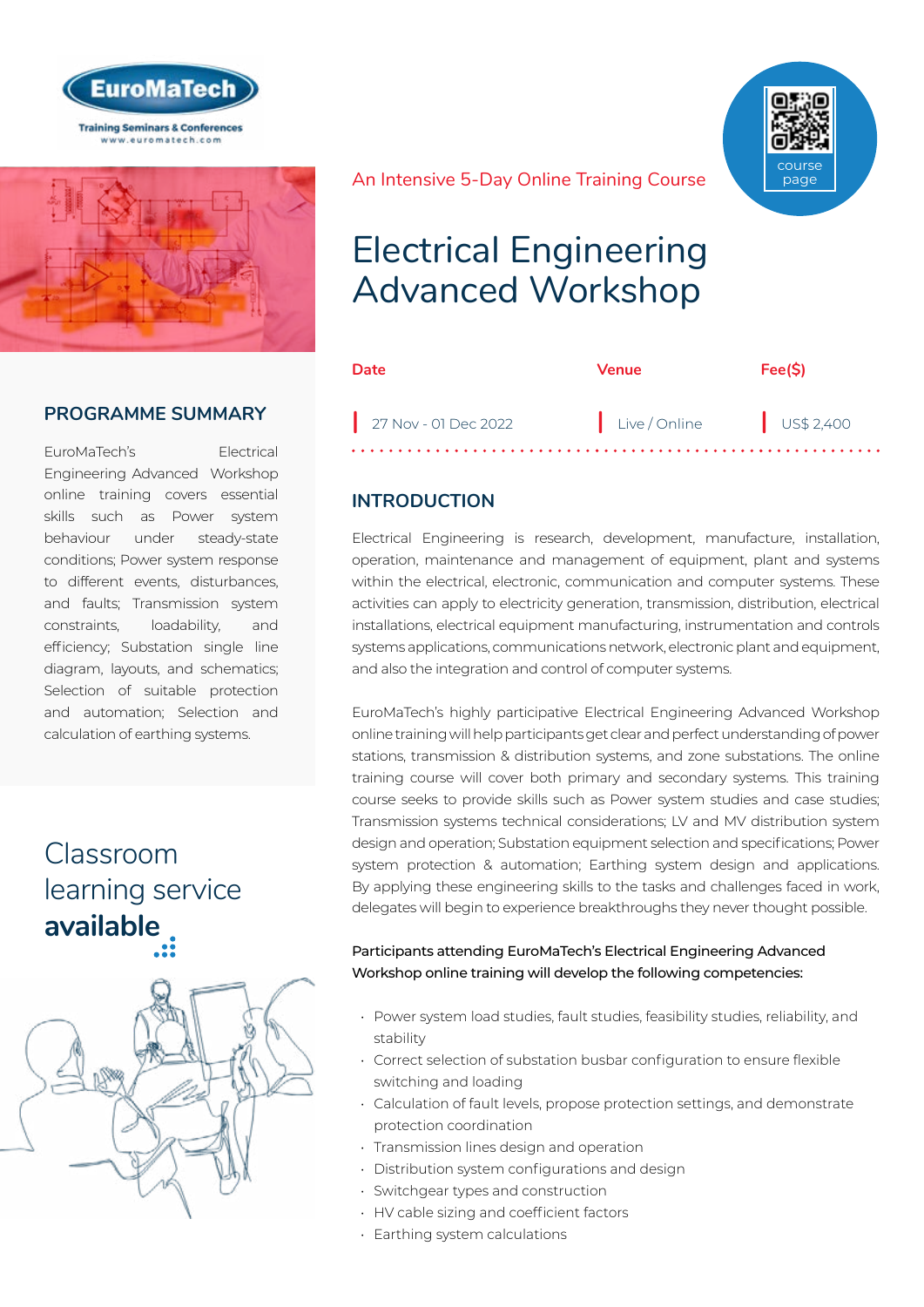### **TRAINING METHODOLOGY**

EuroMaTech's Electrical Engineering Advanced Workshop will combine presentations with interactive practical exercises, supported by video materials, activities and case studies. Delegates will be encouraged to participate actively to the particular needs of their workplace.

Participants are encouraged to bring along with them any technical issues that they may wish to discuss during the online training course.

#### **In-house Training**

EuroMaTech is capable of conducting this training programme exclusively for your delegates. Please e-mail us on inhouse@euromatech.ae for further information and/or to receive a comprehensive proposal.



+971 50 196 6003

**Email Address:** info@euromatech.ae

**Website:** www.euromatech.com

#### **WHO SHOULD ATTEND**

EuroMaTech's Electrical Engineering Advanced Workshop online training course is suitable for a wide range of professionals, but will be particularly beneficial to:

- Senior / Principal Engineers
- Project Engineers / Professionals
- Intermediate Engineers
- Graduate Engineers
- Technicians and System Operators

#### **PROGRAMME OBJECTIVES**

EuroMaTech's Electrical Engineering Advanced Workshop online training course aims to enable participants to achieve the following objectives:

- Model a power system by means of system parameters
- Create different load flow scenarios through different switching regimes
- How to analyze and interpret the response of the power system to different scenarios
- How to modify the power system behaviour in an area by enhancing system parameters
- Determine the location and busbar configuration of a typical substation
- Propose specifications for major substation equipment
- Create single line, layout, and schematics diagrams
- Calculate fault levels and loadings of feeders and branches
- Analyze protection logics and coordination between protection devices
- Establish communication between protection devices and controllers

### **QUALITY CERTIFICATIONS & ACCREDITATIONS**

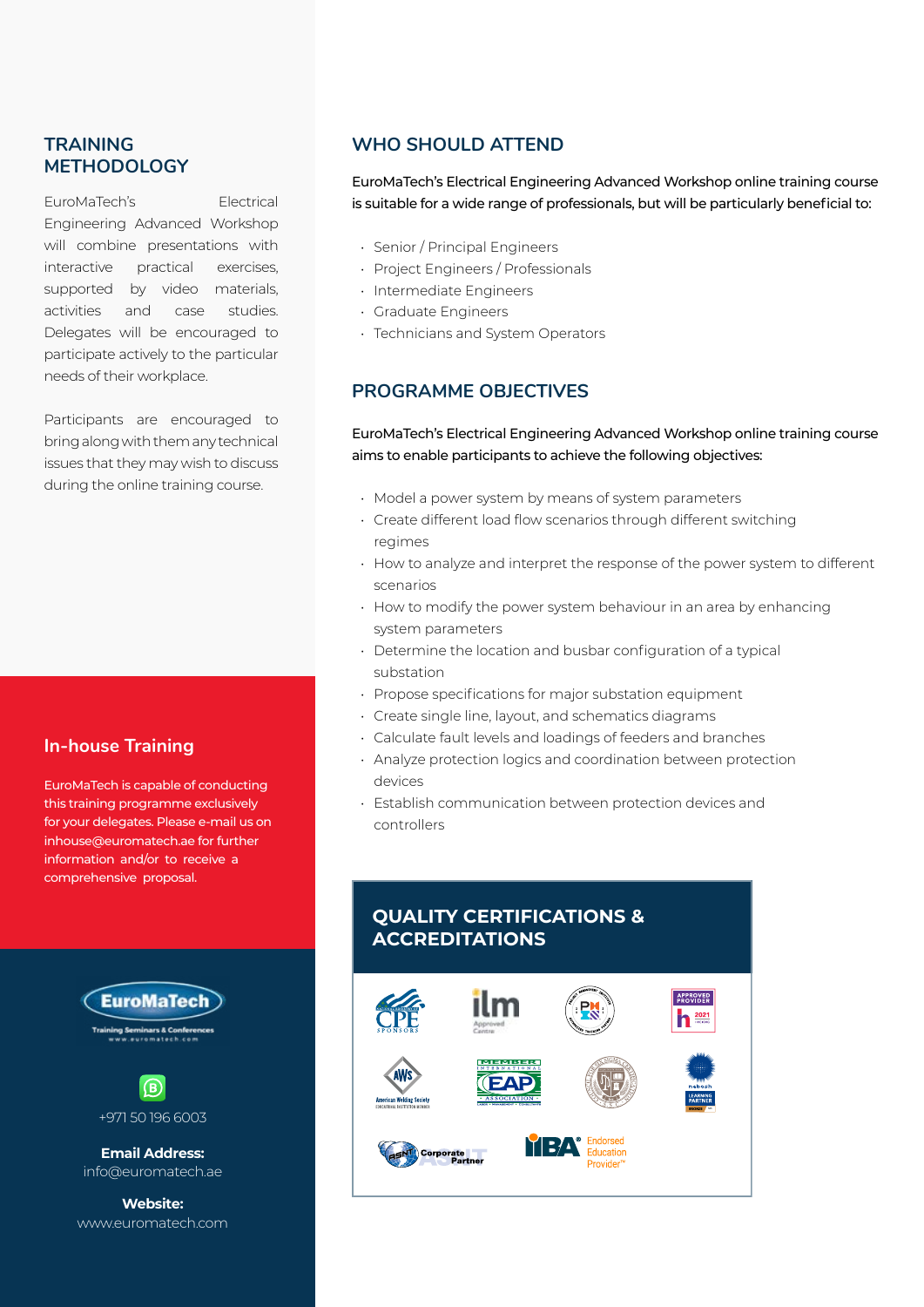# **COURSE OUTLINE**



## **Day 1**

#### Power System Parameters and Response

- Important power system studies
- AC power transmission
- Power system drawings
- Power stations
- Grid network
- Smart grid
- Power transmission security
- Power distribution factors
- RLC equations
- Sinusoids & phasors
- Phasor relationships & equations
- Power types & formulas
- Single line diagram (SLD)
- Impedance model
- Power system symbols
- Voltage regulation
- Synchronous generator model
- Maximum power delivered by synchronous generator
- Reactive power flow
- Generator over-excitation
- Complex power flow on a transmission line
- Steady-state stability
- Transient stability
- Rotor angle stability

## **Day 2**

#### Transmission System Design Considerations

- AC transmission
- Grid network features
- Transmission security
- Building up impedance models
- Complex power definitions
- Power factor
- Power factor compensation (PFC) techniques
- Shunt reactor compensation • Minimum clearance
- distances
- Line voltage drop • Electrical loads types and behaviour
- Single wire earth return (SWER)
- Balanced 3-phase system
- Unbalanced 3-phase
- systems
- Symmetrical components
- Sequence networks • Wye-connected & delta-connected
- loads
- Voltage regulation
- Power angle & power transfer
- Steady state stability limit • Transmission line terms (span, sag,
- cross arm, clearance) • Transmission line surge impedance and propagation
- Overhead line conductors (AAC, AAAC, ACSR)
- Bundles conductors
- Overhead line insulators
- Line supporting structure (wood & concrete poles, towers)
- Power transfer capability, current carrying capacity
- Transmission line loadability

## **Day 3**

#### Distribution System Design Considerations

- Load models
- Typical characteristics of an industrial distribution system
- Distribution system types and components
- Electrical safety & power security
- Voltage classification
- Multiple voltage levels in power distribution
- Distribution configurations and redundancy
- Distribution expandability
- Distribution system planning
- Electricity demand & future growth
- Equipment sizing / ratings
- HV power cables types & sizing
- Selection of appropriate equipment
- System studies & software packages
- Embedded (in-plant) generation
- Parallel operation of utility with embedded generation
- Integrating embedded generation with plant distribution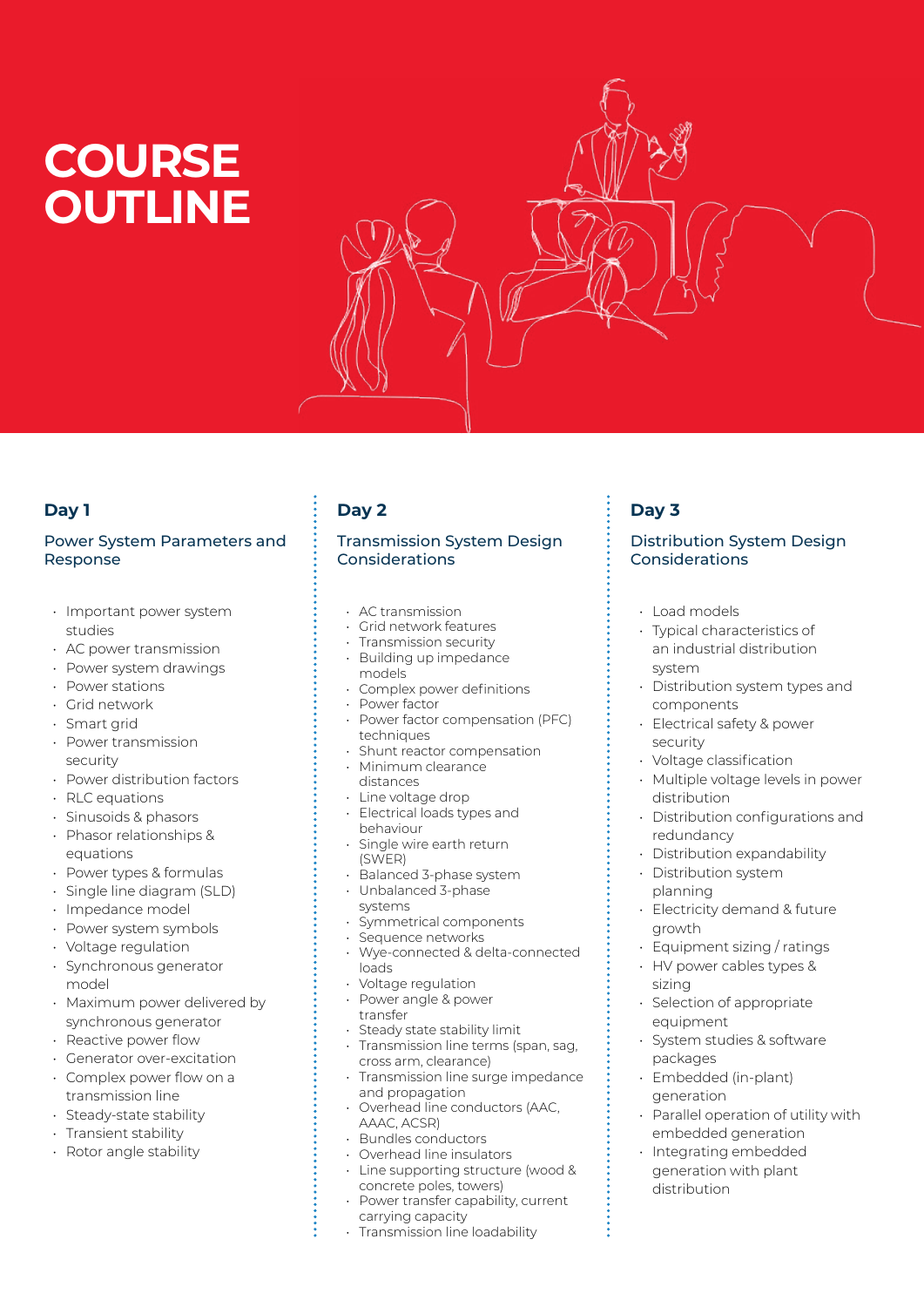# **COURSE OUTLINE**



## **Day 4**

#### Power System Protection

- Protection objectives
- Protection sensitivity, stability, and reliability
- Main & backup protection
- Symmetrical & asymmetrical faults
- Power system stability
- Impacts of electric faults
- Fuse protection
- Circuit breaker protection
- Relay protection (types, functions, construction, technology)
- Trip circuit supervision (TCS)
- Per Unit (PU) system
- Fault calculations
- Protection zones & overlap
- Short circuit capacity (SCC)
- Balanced 3-phase fault
- Unbalanced single-phase-to-ground fault
- Unbalanced phase-to-phase fault
- Unbalanced phase-to-phase-to-ground fault
- Fault indicator
- Overcurrent protection
- Earth fault protection
- Lightning protection

## **Day 5**

#### Substation Major Equipment, Earthing and Safety

- Circuit breaker types & applications
- Switchgear types, components, and applications
- Auto-reclosers
- Sectionalizers
- Disconnect switches
- RMU's
- Earthing switches
- SF6 properties
- GIS substations
- HV cables types & calculations
- Power & distribution transformers
- Batteries & battery chargers
- Power conditioner
- Ungrounded vs. grounded systems
- Touch & step voltages, mesh voltage
- Earth potential rise (EPR), transferred voltages
- Soil resistivity
- Verification of adequacy
- Lightning protection techniques (rolling spheres, cone of protection)
- Embedded generation
- Power quality (harmonics, voltage flicker)
- Clearance distances